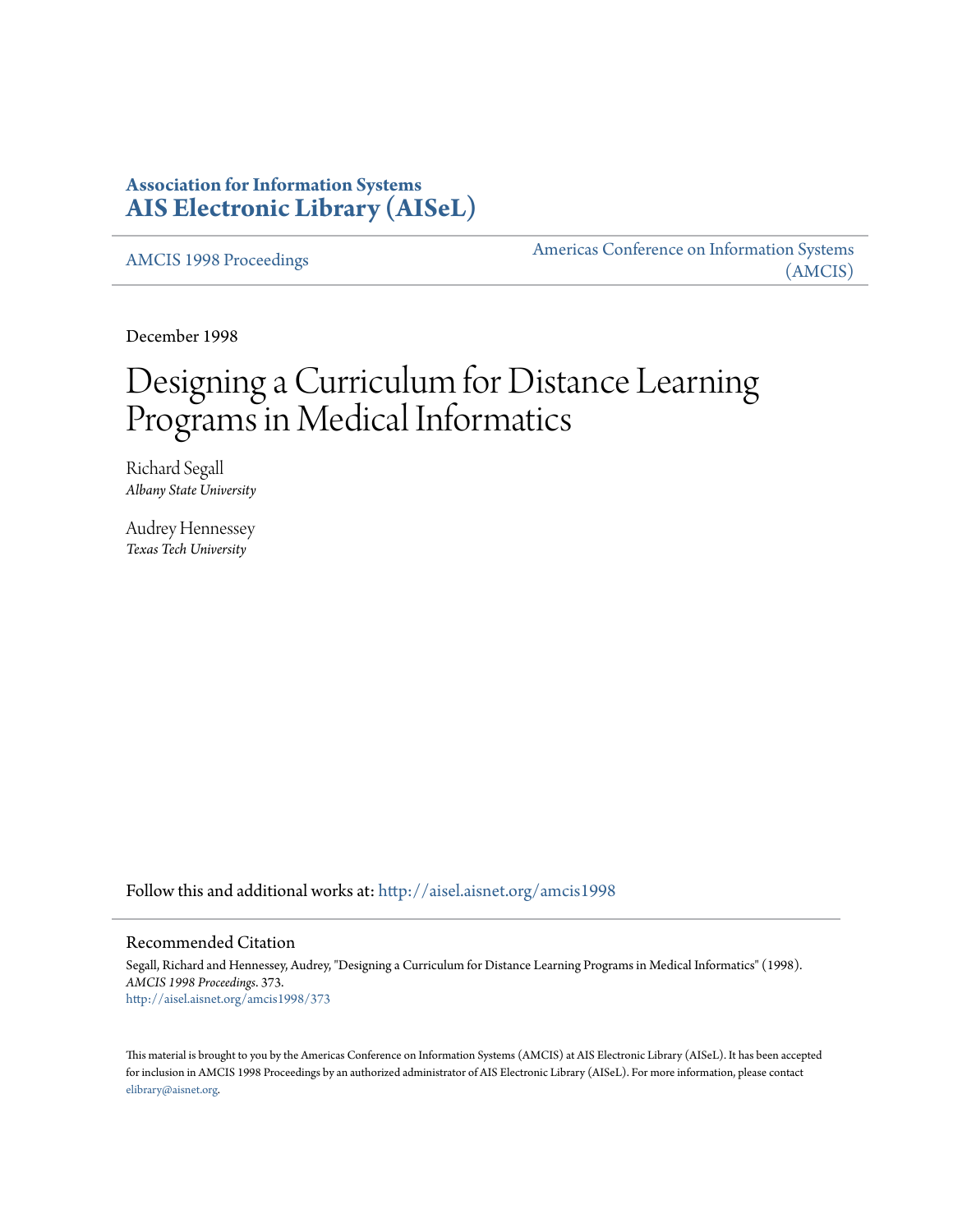## **Designing a Curriculum for Distance Learning Programs in Medical Informatics**

**Richard S. Segall** Department of Business Administration College of Business Albany State University

**A. Kathleen Hennessey** Director, International Center for Informatics Research College of Business Administration Texas Tech University

### **Report on how Technology is Responding to the Emerging Field of Medical Informatics**

*Medical Informatics* is an emerging discipline that has been defined as the study, invention, and implementation of structures and algorithms to improve communications, understanding and management of medical information. The end objective of Medical Informatics is the coalescing of data, knowledge, and the tools necessary to apply that data and knowledge in the decision-making process, at the time and place that a medical decision needs to be made. The focus on the structures and algorithms necessary to manipulate the information separates Medical Informatics from other medical disciplines where information content is the focus.

The purpose of this paper is to describe a distance learning program as developed at Texas Tech University for working adults with experience in the medical field. This paper also gives a brief overview of Medical Informatics Programs at other universities using the World Wide Web, and how the Distance Learning Program developed at Texas Tech differs.

The proposed program leads to a graduate-level certificate or licenciate in Medical Informatics as offered via Distance Learning at Texas Tech University. Instruction modules, notes, learning guides, and assignments would be available on the Internet. "Chat" Internet Sessions would be held once a week at a time to be arranged. The certificate would be awarded after the completion of 6 courses and a project.

This paper describes the curriculum and the individual courses designed for this new program, as well as the novelty of the program in relation to distance learning programs at other universities using the Internet or World Wide Web. The courses described below include a Preliminary Course in Information Technology and Facilities which is video-based with "Chat Sessions", Medical Informatics I & II, Evaluation Methods for Medical Informatics, Network Telecommunications in Medical Informatics, Clinical Information Systems, Automated Problem Solving in Medicine, Case Studies in Medical Informatics, Special Topics in Medical Informatics, and a capstone Project in Medical Informatics.

#### **Introduction**

There are currently about 19 Medical Information Centers in the United States (See Web Site Reference [1].) However none of these addresses the issue of the delivery of a complete Program in Medical Informatics solely by the use of the Internet as a tool for Distance Learning. The programs listed in Web Site Reference [1] use the Internet as a supplement to the instructional aids used in teaching courses in a classroom setting. Below is described the curriculum as designed at Texas Tech University in conjunction with the International Center of Informatics Research (ICIR) within the College of Business Administration (COBA).

#### **Curriculum for Medical Informatics by Distance Learning at Texas Tech**

The following has been proposed as the curriculum of courses leading to a licenciate in Medical Informatics as offered via Distance Learning at Texas Tech University. This is to be considered as a role model for similar programs elsewhere.

**INF 1000:** Preliminary Course (Optional): Information Technology and Facilities Video-based with "Chat Sessions".

**MEDINF 5101** *Medical Informatics I: (1st Year, 1st Semester)* A survey of fundamental concepts and activities on information technology applied to health care. Topics include computer-based medical records, knowledge-based systems, telehealth, decision support, human-computer interfaces, system integration, the digital library, and educational applications. Extensive links to Medical Informatics Home Pages with other Medical Informatics Centers at other American Universities and around the world will be referred to. Prerequisites: Familiarity with word processor, spreadsheet, database and Internet facilities; prior completion or concurrent study of INF1000 or equivalent.

**MEDINF 5102** *Evaluation Methods for Medical Informatics:* **(1st Year, 1st Semester)** This course is designed to expose students to the wide range of empirical evaluation and research methods used in Medical Informatics, to immense students in